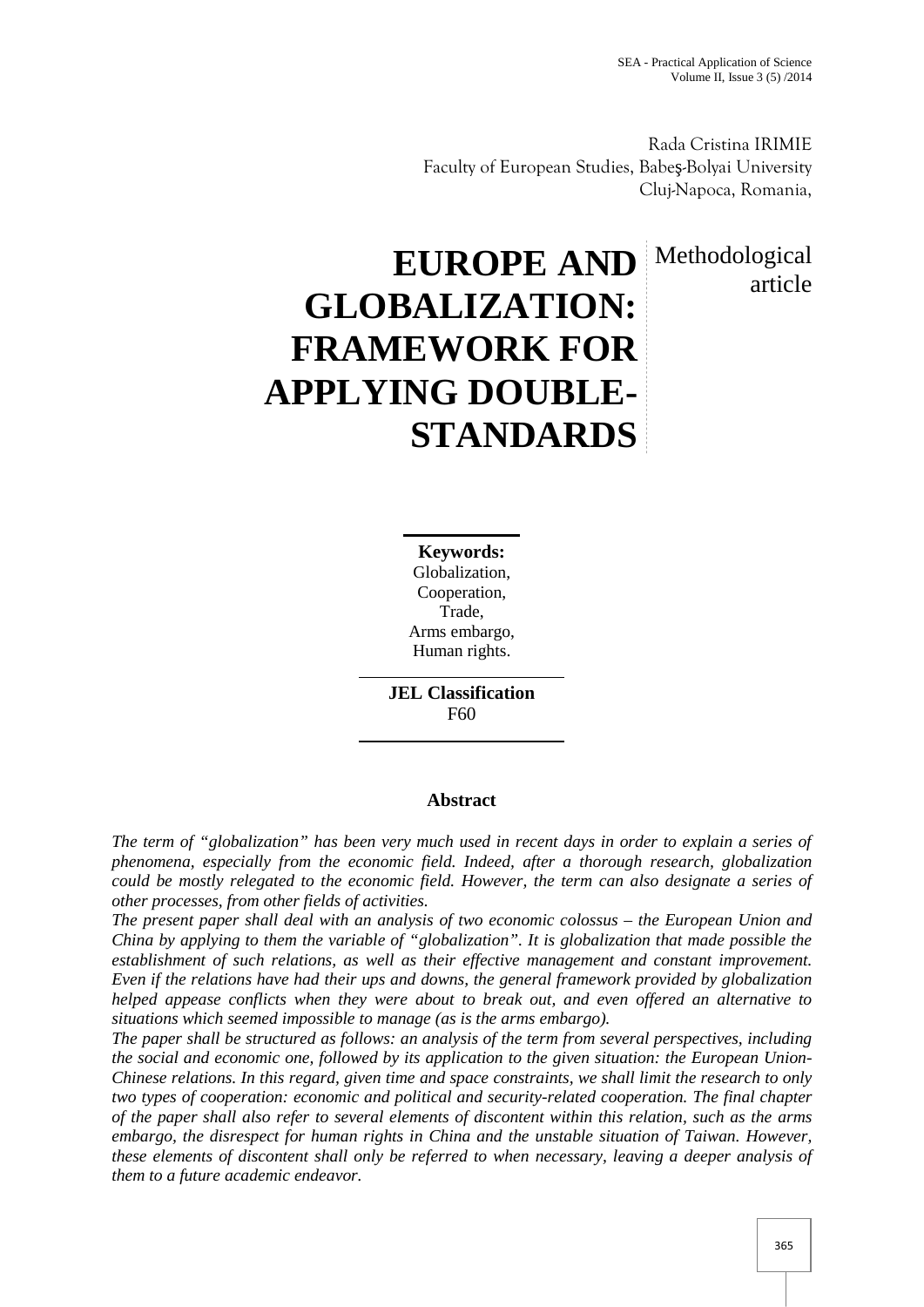### **1. Introduction**

Globalization is often a topic of discussion nowadays, being considered a source of both advantages and disadvantages. Globalization is also used as a partial answer to a series of questions regarding the recent developments in security, politics, economy, culture, etc.

In the present paper it we would be analyzing the European Union and Chinese relations from the perspective of globalization. However, the fact that these two colossus, quite different in organization and approach to a series of matters, have engaged in political, economic and security related relations is a result of the existence and manifestation of globalization as a process and trend.

The present paper aims to investigate the manner in which the Sino-European Union relations have developed throughout time, under the impact of the globalizing process. In this regard, the first chapter shall deal with a brief description of the concept of globalization in order to set the framework of analysis that shall be applied to the present research. However, due to the comprehensiveness of the concept, aspects pertaining to globalization shall be revealed also throughout the article, when discussing the economic and political relations between the European Union and China. A second part of this first chapter shall address the history of the European Union and China relations in the context of globalization.

A second chapter will address in more detail the existing forms of cooperation between the two: economic, political and security-related cooperation. However, the cooperation between them has not always been smooth – therefore, a third chapter shall be allotted to the major aspects generating disagreement between the European Union and China. It is here that the human rights issue shall be discussed, along with the troubling situation in Taiwan and the arms embargo imposed upon China.

The motivation for choosing this topic lies in the particularities of the existing relations between the two, as well as in the belief held by the author that such relations would be highly difficult to forge between such distant and different actors, in the absence of such a unifying bond as that one provided by globalization.

#### **2. History of the European Union and China relations in the context of globalization**

#### *2.1. Brief history and explanation of the concept of "globalization".*

An analysis of "globalization" as a concept, as well as from the point of view of its history and evolution has to be performed based on the writings of Thomas Friedman- "The World is Flat: A Brief History of the  $21<sup>st</sup>$  Century", Parag Khanna- "The Second World: Empires and Influence in the New Global Order" and Joseph E.

Stiglitz – "Globalization and its Discontents", to name but a few of the most important writers in the field. All these three writers have drawn complex investigations on how globalization began manifesting throughout the international community; their analysis combines the economic dimension of the examined phenomenon with the social and cultural aspects of the matter.

To begin with, a brief definition of the term "globalization" refers to a worldwide society in which the events occurring in one part of the respective society become in a very short amount of time noteworthy and significant to the other part of the same society. It can be characterized by impressive progress in the field of technology, communication and information, providing people with instant access to new developments, available for them worldwide, but no longer restricted by the need to travel the distance (William K. Tabb, *Unequal partners: A Primer on Globalization*, New York, The New York Press, 2002;). In addition to this, globalization also led to the development of multinational and transnational companies, which led to a boost in global economy.

According to Parag Khanna, geopolitics and globalization have been tightly connected and interdependent (Suchreasoningisderivedfrom Arnold Toynbee's book "East to West: A Journey Round the World", as Parag Khanna mentions in the preface of his book "The Second World".)– "Geopolitics is the relationship between power and space. Globalization refers to the more ample and deeper connections between the peoples of the world with regard to all sorts of exchanges" (Khanna, Prefață,*Lumea a doua. Imperiișiinfluențăînnouaordineglobal*, Polirom, 2008, p. 9;). However, he claims that the two can be separated, given that he is approaching in his work the countries of the so-called "second world", meaning the former socialist countries, which are likely to challenge the existing balance of forces of the three major global empires: the United States, the European Union and China.

Thomas Friedman's book is a sequel of another book entitled "Lexus and the Olive Tree" in which he describes the forces which globalized the world at the end of the  $20<sup>th</sup>$  century, which led at the time to the fear that the globalization was in fact an American process, which would eventually affect the entire world. Such fears developed based on the rapid evolution of American entrepreneurship of all kinds and inherently generated a reaction of rejection towards globalization, denouncing the latter as a form of "American cultural imperialism" Thomas Friedman - *P mântuleste plat.* Scurt istorie a secolului XXI, Polirom, 2007, p.  $409$ :

Globalization manifests under different aspects. A form of globalization can be that of the fact that a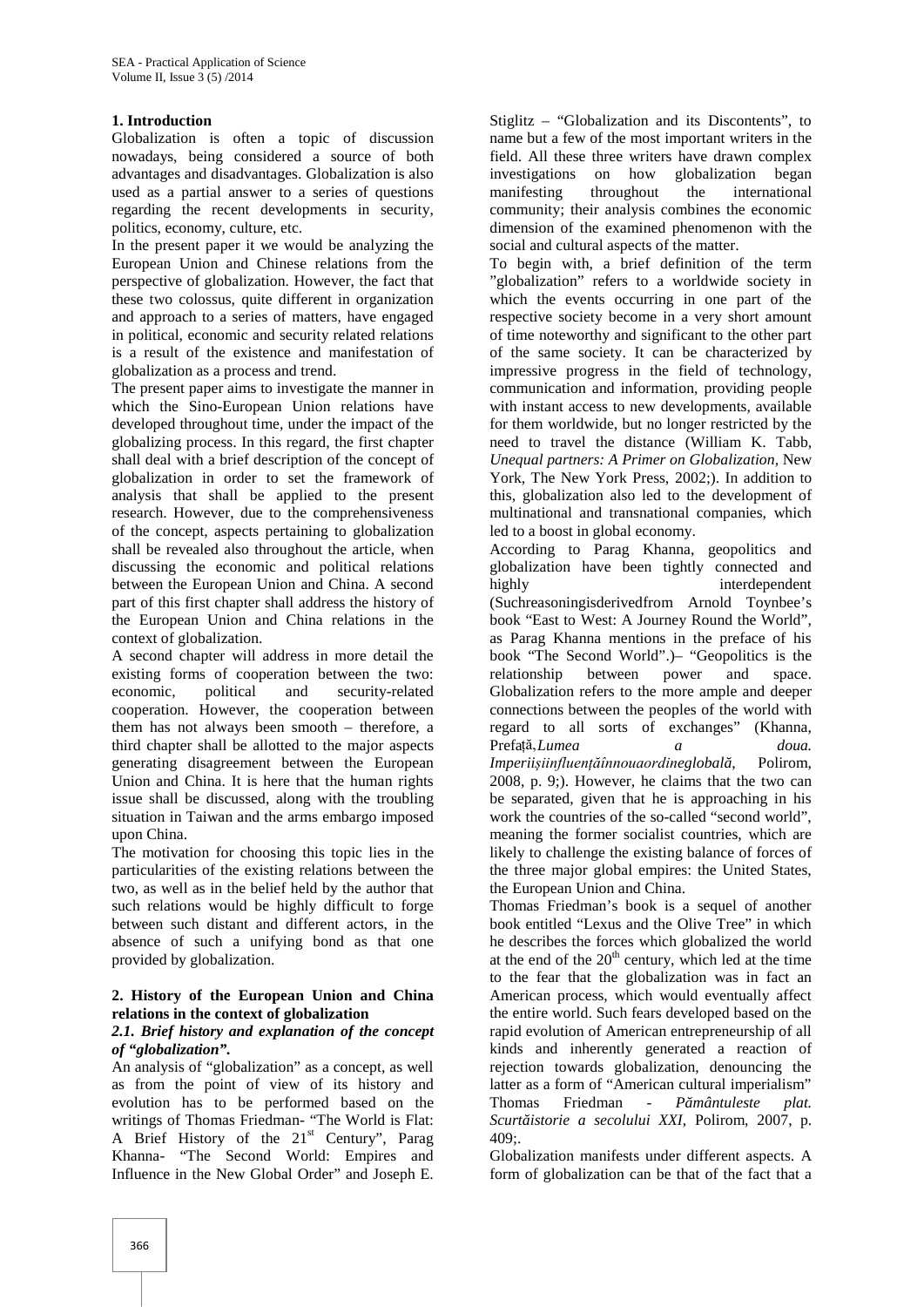Chinese worker who moved away from home to the United States, can still have access to parts of veritable Chinese culture through the accessing of the internet broadcasted news bulletins, radio programmes, TV shows from his native country. This is what is known as a form of "regional globalization" (Friedman, *op.cit*., p.411), showing that the demand for keeping one's culture is so dire that regional cultures become globalized, instead of globalization swallowing these individual cultures. The fact that these people can access their culture from abroad implies that they will eventually introduce it to the community they live in, allowing the latter to access it as well. Globalization can also be translated into easy access to technology which allows people from all over the world to perfect their skills and develop themselves professionally. Thus, it appears that globalization is not an exclusively economic phenomenon, but rather one engendering new forms of communication and innovation, or, to put it bluntly, as a culture of sharing.

Moreover, "globalization" as a phenomenon cannot be regarded as entirely negative, or entirely positive. More likely, globalization is responsible with conferring power, as well as depriving one of power, homogenizing and particularizing, along with bringing together democracy and authoritarianism (Friedman, *op.cit*., p.413). A mere form of globalization expressing itself is the very existence of Internet and Google and the many possibilities provided by their worldwide access.

According to Joseph Stiglitz, globalization, in the form of export development, contributed actively to removing Eastern Asian countries from the grips of poverty (Joseph Stiglitz, *Mecanismeleglobaliz rii*, Polirom, 2008, p. 41;), by facilitating access to international markets and technology, leading to an increase in productivity.

However, globalization in Eastern Asia has been promptly controlled and regulated by the governments of these countries (Joseph Stiglitz, Mecanismeleglobaliz rii, Polirom, 2008, p. 42;), by taking an active role in the planning and implementing of technology and choosing the sectors of development for their countries, instead of leaving it to the market to regulate them.

# *2.2. History of European Union-China relations*

The relations between the European Communities (which after the Maastricht Treaty of 1993 became the European Union) and People's Republic of China have been established in 1975 and strengthened in 1982 through the signing of 1985 Trade and Cooperation Agreement (*Agreement on Trade and Economic Cooperation between the European Economic Community and the People's Republic of China - 1985* , http://ec.europa.eu/enterprise/policies/international/ files/f1748\_en.pdf;). However, these relations have

been very tense throughout time for several reasons

and the aim of the present chapter is to investigate both the evolution of these relations as well as the causes for tension.

There are several similarities that have put the basis of the European Union-China relations. Both Europe and China are ancient civilizations, which makes them unique and both have been throughout history expansionistic powers. They have been sufficiently integrated from the military, economic and demographic point of view, as well as geographically unified in order to be able to extend their influence worldwide.

According to Khanna (Khanna, *op.cit*., pp.16-17;), while the European Union is constantly allowing countries to join, China is attempting to regain its lost position of the "Middle Kingdom", by transforming neighboring countries into semi autonomous provinces, subordinating them through demographic expansion and economic integration.

The European Union is dominated by consensus. Its member states remain sovereign and work together in projecting a common European vision, in many fields, to the wider world. Given that the EU is the largest global market, it can thus impose standards on technology and regulations in the field. The European Union is considered to be the most successful empire of history, as its role is not to dominate, but rather to discipline the countries and people within. This empire needs to be constantly extending in order to stabilize its demographic decline and increase the workforce market (Khanna, *op.cit*., pp.30;).

The Asian equivalent of European Union expansion is the PaxSinica (David C. Kang, *Hierarchy, Balancing and Empirical Puzzles in Asian International Relations*, in *International Security*, Vol.28, No. 3, Winter 2003-2004, pp.165- 180;) based on the establishment of a hybrid diplomatic union between old imperial principles and modern institutions. The "tribute custom" (This consisted of a tribute paid beginning with the Xia Dinasty, from all the Asian countries to China, who was at the time at the center of Asia. China returned the favor through rich gifts and a higher tribute paid to its vassals, than the one it actually received from them – this was a form of demonstrating political dominance.) of the third millennium BC, which at the time was a form of extending influence to the territories which were not within the direct reach of China, has been revived in the present, with capitals such as Tokyo, Seoul and Singapore having, unconsciously subordinated their sovereignty to China.

China is currently competing for the energy reserves of the Gulf, Central Asia and South America, attempting to subdue "second world" powers such as Russia and India. It also offers support to all the regimes the United States have been attempting to suppress, such as Cuba,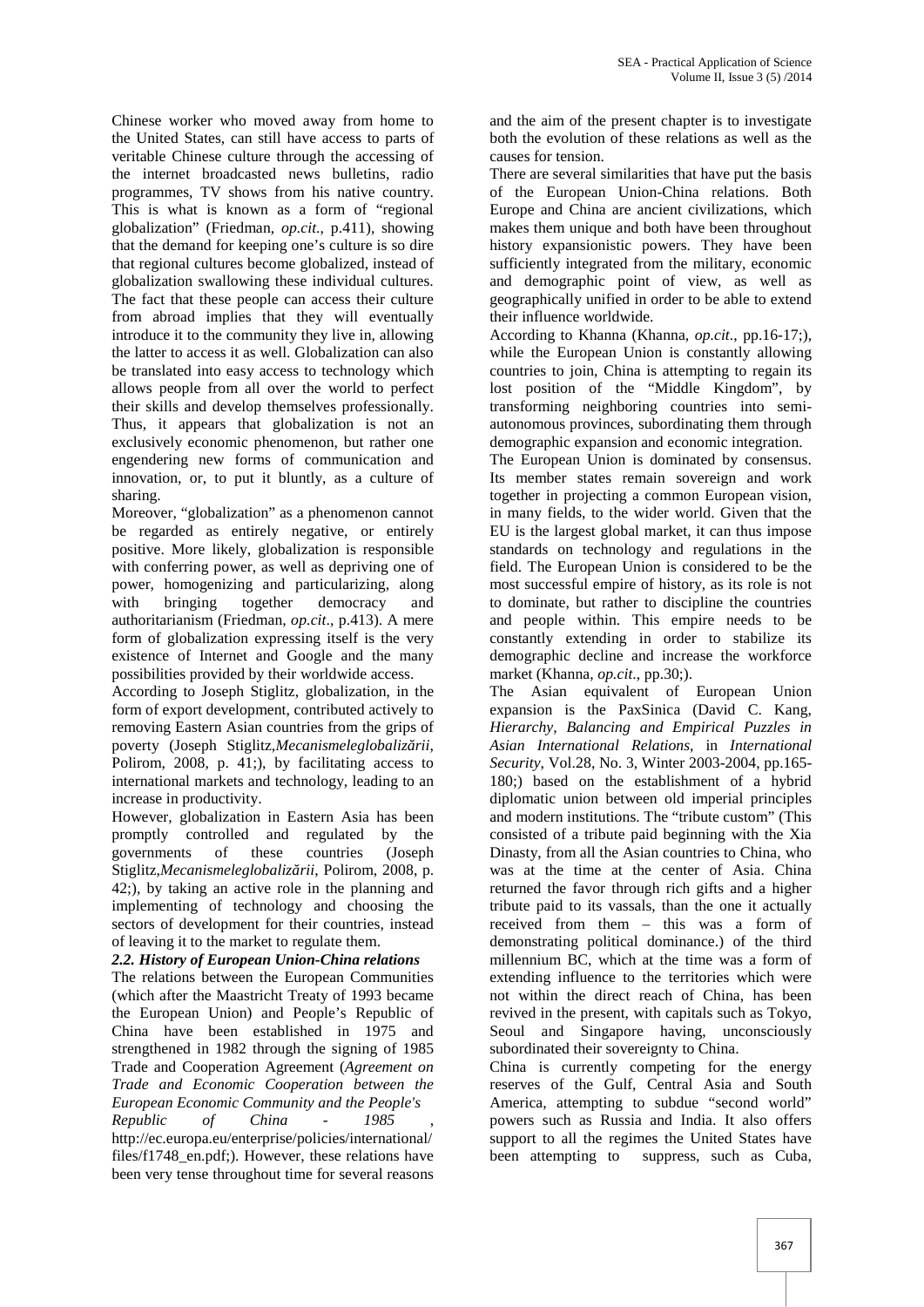Venezuela, Sudan, Zimbabwe, Iran, Uzbekistan, Myanmar and North Korea.

It is a fact that China has been taking a strong stand in the surrounding area. Japan, Korea, Australia and Singapore have been noted to change their macro-strategies while placing themselves in an interdependence relationship with China.

Asia, and especially the Chinese are very happy of the interest manifested by Europe for Eastern Asia,considering it a "strategic partner who supports the Chinese development of a new regional order" (Khanna,*op.cit*., p.239;). This support manifests itself in the form of commercial and economic cooperation as many Asia businesses choose to deposit their reserves in euro, protecting themselves from the fluctuations of the American dollar. Moreover, the need to engage in commerce outside that with the United States is even more obvious in the fact that Singapore hosts the Asia- Europe Meeting in an attempt to increase European commercial power to the extent in which Europe will be able to replace the United States in the Asia-Pacific Economic Cooperation (APEC) platform.

In addition to this, the impact of the Chinese diaspora (Given the spread of the Chinese diaspora and the fact that the communicated numbers of Chinese people living in one country or another, have not been unitarily sent for a single year for all the countries involved, we would depict on several opinions and state that the Chinese diaspora counts approximately 50 million people - *Reforms urged to attract overseas Chinese*, *Xinhua*, March 11th, 2012,

http://www.china.org.cn/china/NPC\_CPPCC\_2012 /2012-03/11/content\_24865428.htm;) needs to be acutely taken into consideration, given the fact that they contribute actively to the changing of global demography.

Taking everything into consideration it appears that globalization has had a great impact both on the individual development of the two entities of the present research, as well as for the overall parameters of cooperation between the two. However, this cooperation shall be discussed in greater detail in the following chapters.

#### **3.Forms of cooperation between the two:** *3.1. Economic and trade relations*

An explanation for the development of the Sino- European Union relations, especially in the  $21<sup>st</sup>$ century is the fact that China is such a gigantic competitor, that all other partners need to find ways of internalizing it – either bringing a part of their business to China, selling products to China or simply buying from China.

It appears that China has been embracing globalization quite well, due to lower costs for technology and the breaking down of barriers in creating cultural contents (Friedman provides the

example of the evolution of the podcast industry in China, launched by Gary Wang, a young Chinese having a degree in Engineering from both France and the United States, who created the Toodoo website, where people upload various podcasts. Wang is the example of regional globalization, through which local contents (styles, literature, opinions, and videos) become global.).

In December 2001 China became a member of the World Trade Organization (WTO) - *China and the WTO*,

http://www.wto.org/english/thewto\_e/countries\_e/c hina e.htm;, which meant that Beijing would be agreeing to respect the same rules on imports, exports and foreign investments as the other member states and engage in the same type of economic competition as other countries. However, China's accession to the WTO engendered a rapid need of acceleration of all economic processes throughout the world, due to recent (at that date only) visibility acquired by offshoring (Friedman,*op.cit*., p. 120, provides a definition of the term "offshoring is when a company relocates on of its factories from Canton (Ohio) abroad to Canton (China)". There, the factory shall produce the same product, in the same manner, but benefitting from cheaper workforce, smaller taxes, lower medical insurance costs as well as subsidized energy costs)) as a form of cooperation in the economic field. China ensured foreign companies that should they transfer offshore factories there, they would be protected from international laws in the field, as well as standard business practices, turning China into a very appealing production platform.

Despite the reluctance to engage in relations with China after the 1989 Tiananmen massacre, manifested by the European authorities, the Chinese growing economy became a focus point for many European businessmen to visit China. The incredible growth of the Chinese economy, going from 14.3 billion dollars in 1985, to 45.5 billion dollars in 1994 (Robert G. Sutter,*Chinese Foreign Relations*, Maryland, Rowman&LittlefieldPublishers, 2008. pp.340-344;) (while in 2013 the GDP value was 9,020.31 billion dollars - *China (People's Republic of China) Economic Statistics and Indicators*, *Economy Watch*, http://www.economywatch.com/economic statistics/country/China/;<br><sup>1</sup>Ibidem, p.342), determined a re-launching of trade

relations. The first Asia-Europe Meeting took place in 1996, and despite the grim perspective presented by the Asian Financial Crisis of 1997, trade relations between China and the European Union continued to grow - *China (People's Republic of China) Economic Statistics and Indicators*, *Economy Watch*,

http://www.economywatch.com/economic statistics/country/China/;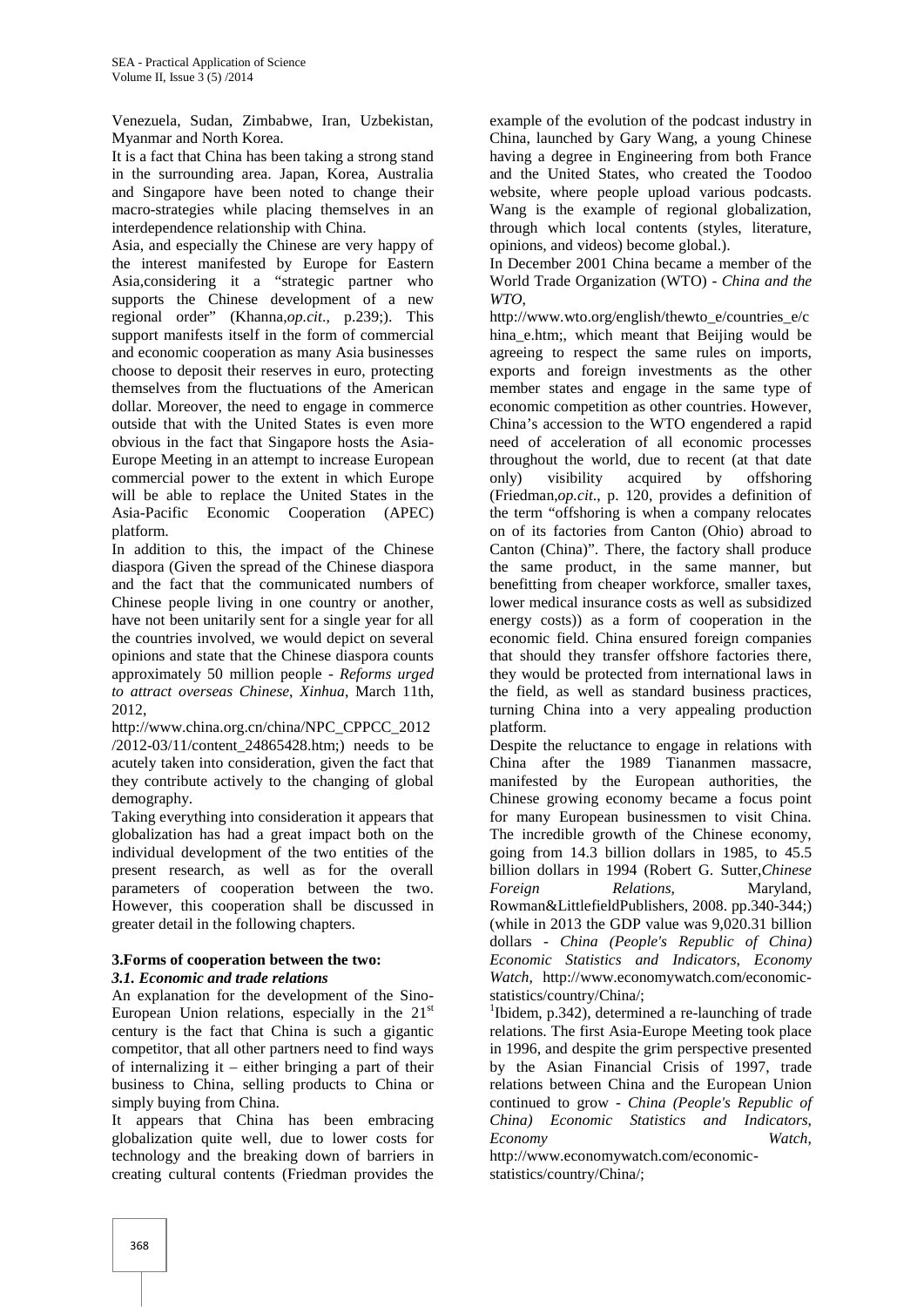<sup>1</sup>Ibidem, p.342;. The first European Union-China Summit took place in 1998 and has been held yearly ever since.

The advances made by the European Union in its relations with China are owed to the urge manifested by France to establish closer ties with China, at the same time as did the Russian *shows fra*<br>Federation. However, given the French President's *Observer*. Federation. However, given the French President's Nicholas Sarkozy's plans to set up a meeting with the Dalai Lama (and also approach the dramatic situation of Tibet in relation to China) during the 2008 EU-China summit, the relations reached a low level, as Chinese authorities decided to cancel the respective summit Ben Hoff and John Dyer, *Business Fears over Chinese-French Rift*, *Financial Times*, November 27, 2008;).

According to the European Union's External Action Service, it appears that the European Union is the biggest trading partner of China, while the latter is "EU's largest source of imports and 2nd largest two way trading partner" http://eeas.europa.eu/china/index\_en.htm; (after the United States of America which is the first largest two way trading partner). The European Union imports from China mainly industrial and consumer goods such as machinery and equipment, clothing and shoes, pieces of furniture, lighting devices as well as toys, whereas it export to the China machinery and equipment, motorized vehicles, aircraft and chemicals http://ec.europa.eu/trade/policy/countries-andregions/countries/china/;. It is a fact that China and the European Union have been trading over 1 billion euros per day. Available data show that in 2013, trade in goods between the two amounted at 428.1 billion euros, while trade in services ranged

in 2012 at 49.9 billion euros (*Facts and figures on EU-China trade. Did you know?,* March 2014, http://trade.ec.europa.eu/doclib/docs/2009/septemb er/tradoc\_144591.pdf;) – however, the latter remains open for improvement in the future.

The trade cooperation has been enlarged to over 50 sectorial dialogues, covering as many areas, such as industrial policy, customs, nuclear energy,

consumer protection, education (*EU-China*

*Dialogue Architecture- Main Elements*,

http://eeas.europa.eu/china/docs/eu\_china\_dialogue s en.pdf;

) etc. China invested more than 200 million euros in the Galileo Project (*China Gets Galileo Application Projects*, July 28<sup>th</sup>, 2005, http://news.xinhuanet.com/english/2005-

07/28/content 3281211.htm;) and has been negotiating the purchasing of 150 Airbus planes (Tim Hepher, *China in talks with Airbus on possible \$20 billion aircraft deal – sources*, *Reuters*, March 19<sup>th</sup>, ,<br>, 2014,http://www.reuters.com/article/2014/03/19/us -airbus-group-china-idUSBREA2I06E20140319)

worth 20 billion dollars. In addition to this, despite

being under an arms embargo, which shall be detailed in the next subchapter, it appears that European Union countries got 400 million euros from "defense exports" to China and has also agreed to further sales of military submarines and radar technology - Andrew Rettman, *Leaked cable shows fragility of EU arms ban on China*, *EU Observer*, 25.07.2011,

http://euobserver.com/china/32658;.

However, these increased trade relations were bound to take their toll. In 2005, the "textile war" (or "bra wars" as was also named by the press at the time) broke out having on the one side the discontent European manufactures and on the other the cheaper Chinese imported merchandise whom the former were losing to. In short, the European producers were faced with a massive import of Chinese textile goods, which were cheaper and practically eliminated the demand for European produced-merchandise, which was in fact more expensive (due to production costs, while in China such production costs were insignificant, allowing the Chinese producers to sell them at lower prices than the regular European prices charged for the same type of merchandise) The situation was diffused when the European Commission intervened and managed to sign an agreement with China in June 2005 establishing new quotas for ten categories of textile merchandise, which were supposed to be kept yearly between the 8- 12.5% growth quotas - *Europe's textile war with China and itself, The Economist, September 1<sup>st</sup>, 2005,* http://www.economist.com/node/4314327;. This agreement reached its end in 2007, but its utility was immense as it allowed the European producers time to adjust to global, unfettered competition as far as production of goods was concerned.

During the recent economic crisis, as a result of the many claims launched by several European countries to the IMF and the European Union for bailouts, China volunteered to buy a high amount of Eurozone bonds from Greece, Ireland, Italy, Portugal and Spain, some of the most affected countries. Since these bonds were highly expensive, and their value is doubtful, it might be considered that China was in fact buying influence and leverage within the European Union (AndrewRetteman, *China: EU bailout leaves 'fundamental problems' unresolved*, *EU Observer*, 08.07.2011, http://euobserver.com/china/32608;), in order to be able to smooth any trade conflicts that might occur in the future.

#### *3.2. Political and security-related*

The political and security-related cooperation between the two entities refers mainly to the double –standard of the European Union applied in its relations with China: firstly imposing an arms embargo on account of the violence of the Tiananmen massacre of 1989, and then commissioning planes and weapons to China. In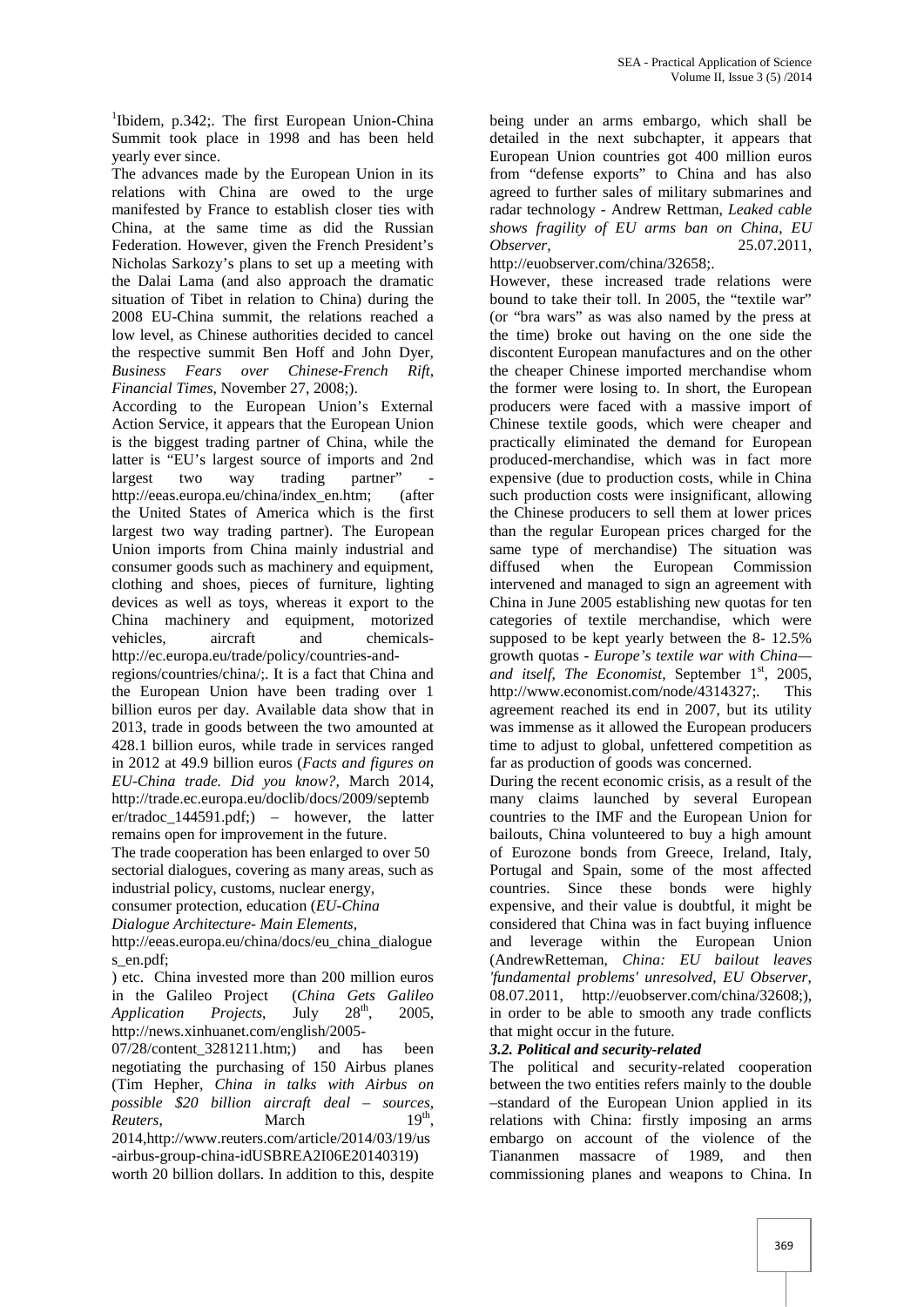addition to this, the Chinese position regarding the situation in Kosovo shall be discussed in this part of the article. It must be specified that most of the aspects presented in this part of the paper are very much inter-related and that even if some of them shall not be presented in greater detail here, they will be presented in the last part of the paper related to the major points of discontent between the two.

The violent suppression of the Tiananmen Square of 1989 led the European Union and the United States of America to impose an arms embargo on China (*Q&A: China arms embargo row*, http://news.bbc.co.uk/1/hi/world/asia-

pacific/4329613.stm;) consisting of a halt in military relations as well as any kind of trade in arms. The embargo is still in place, although China has repeatedly asked for it to be removed, given that in the view of the Chinese authorities such a measure is based on political discrimination and  $EU$ <br>prejudice (*China asks EU to scrap 'prejudiced'*  $15^{th}$ prejudice (*China asks EU to scrap 'prejudiced' arms embargo, The Hindu, January 28<sup>th</sup>, 2010,* http://www.thehindu.com/news/international/article 96436.ece;

). The latter was founded on the accusations of human rights violations repeatedly perpetrated against its own populations such as the use of death penalty, crackdown on Internet users, the use of torture and the ruling of unfair trials, the repressions in Tibet and of the Uighur community, as well as other religious and spiritual communities (*Amnesty International Briefing Paper EU-China* and Human Rights since Tiananamen, April 14<sup>th</sup>, 2004;).

There have been several European countries (Germany, Denmark, Netherlands and Sweden) militating for a lifting of the arms embargo, conditioning on the Chinese authorities taking active steps on the improvement of the human rights situation (*Hu meets Merkel As Germany Reaffirms EU Arms Ban*, *Deutsche Welle*, http://www.dw.de/hu-meets-merkel-as-germany-

reaffirms-eu-arms-ban/a-1773563;). A majority of the European Union member states, with France acting as a *porte-parole* for them, stated that the ban should be lifted, but not be conditioned on the human rights accountability of China. Despite the on-going difficult situation of human rights protection (or more likely, the absence of human rights protection), the European Union considered lifting the ban out of security-related reasons, arguing that such a ban prevented the European Union and China to cooperate on military and security-related grounds. Catherine Ashton, EU High Representative claimed that "The current arms embargo is a major impediment for developing stronger EU-China co-operation on foreign policy and security matters" (Andrew Rettman, *Ashton pragmatic on China in EU foreign policy blueprint*, EU Observer, 17.12.2010,

http://euobserver.com/china/31538;), being seconded by the Chinese Ambassador to the EU Song Zhe who stated "It doesn't make any sense to maintain the embargo ... With it [in place] we will develop our own arms even faster. So, at the end of the day, it is the [arms] companies in Europe that are losing out" - Andrew Rettman, *Ashton pragmatic on China in EU foreign policy blueprint*, EU Observer, 17.12.2010, http://euobserver.com/china/31538;. Despite such avid support manifested by the European Union officials in this regard, the plan of lifting the ban had been rejected and its' reopening postponed for an indefinite date. A major role in keeping the ban was played by the United States, which also have their own arms embargo in place with China. In their view, a lifting of the arms embargo would only contribute to an increase in capabilities of the Chinese military - Anton La Guardia, *US fury over EU weapons for China, The Telegraph*, January  $15<sup>th</sup>$ , 2005,

http://www.telegraph.co.uk/news/1481253/USfury-over-EU-weapons-for-China.html;.

It seems that the political and security –related cooperation between the European Union and China has been revolving around this arms embargo. At the end of the 1990, when the European Union was contemplating a NATO intervention in Kosovo, and actively supporting it, the Chinese authorities took a strong stand against it, considering it a form of US expansion in influence. Nevertheless, by 2001, China moderated its position in this regard, hoping that this might contribute to a lifting of the arms embargo (Sutter, *op.cit*., pp.357-362;). At the time, the maintenance of the arms embargo had been strongly supported by the United States, which prevented China from reaching its goal. Both the European Union and the United States of America shared deep concerned on the authoritarian policies of China, its disrespect for human rights and its position constantly threatening the integrity of Taiwan.

To conclude, it appears that as far as economic and political cooperation between the European Union and China are concerned, globalization played a rather tricky role. On the one hand, it contributed to the extension of European economic ventures in China. On the other, it highlighted the double standards applied by European authorities criticizing it for disrespect of human rights and maintaining an arms embargo, but at the same time engaging in productive economic business with this county. For the layman, such an attitude might be a puzzling one, but to the scholar this is just another example of how international affairs are conducted in a globalized world.

#### **4. Major points of disagreement**

Given the fact that the present articles aims to analyze especially the relations between the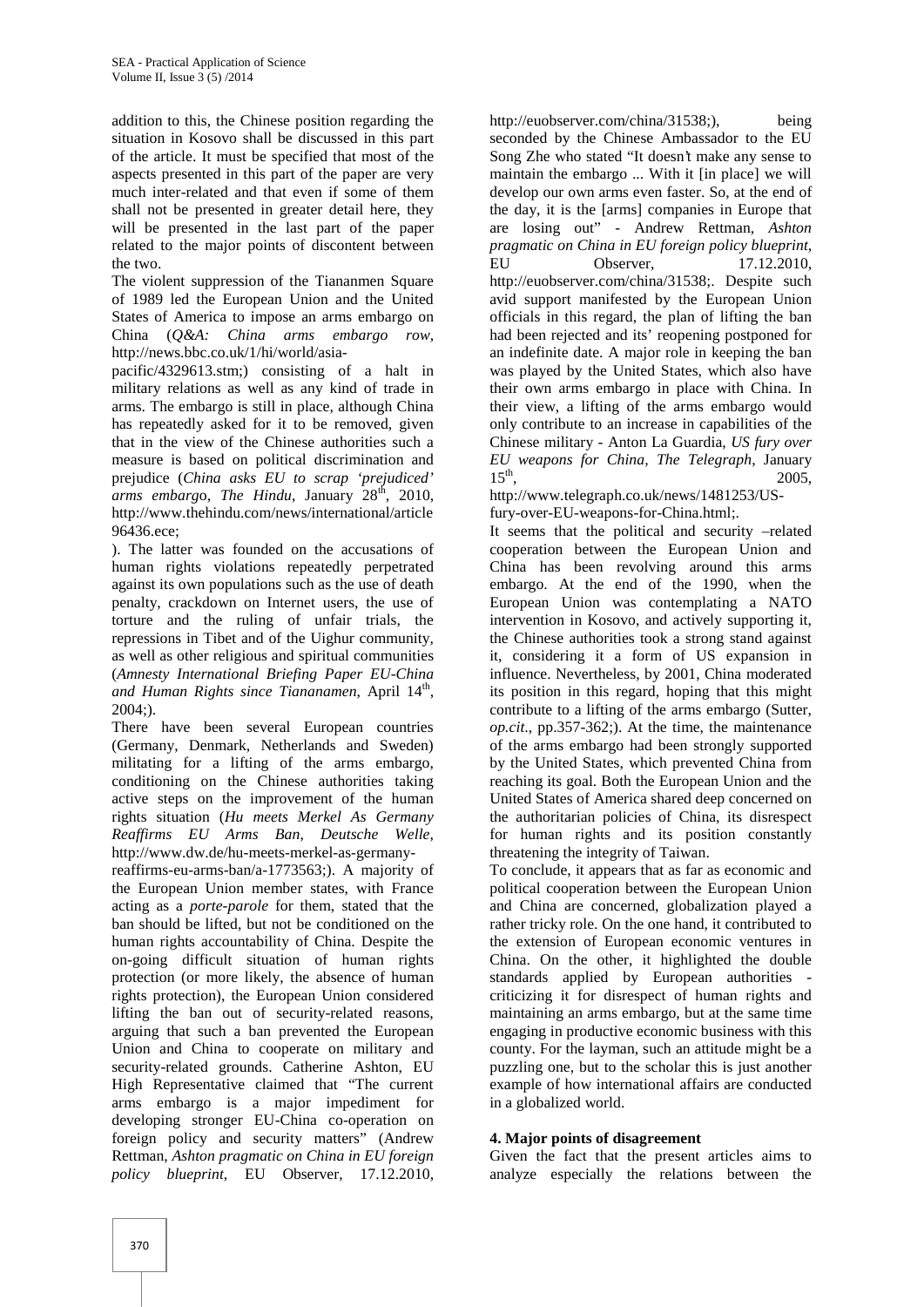European Union and China from the point of view of the impact that globalization had on their evolution, and also given the small dimensions of the article, the major points of discontent between the two entities shall only be presented briefly in this part. Thus, an extended individual approach of them shall be relegated to a future research.

## *4.1. Human rights issues*

There are several issues that have been generating discontent in the Western European countries, especially in those already engaged in economic relations with China. There is no freedom of the press as well as no civil society organizations in China. Therefore, China needs to engage in a series of political reforms that would be reflected also on the evolution of its economy, opening it even more and providing its people with the freedom of choice.

In addition to the unfair trials, the existence of the death penalty, the situation in Tibet and the mistreatment of various religious and spiritual communities documented by the Amnesty International report mentioned above, Human Rights Watch (*Human Rights Watch, World Report 2013*, http://www.hrw.org/worldreport/2013/country-chapters/china;) mentioned also land seizures, forced evictions, abuse of power from corrupt cadres, imprisonment of journalists, to name but a few.

## *4.2. The situation in Taiwan*

Taiwan is a strategic region for China, which could account for the extreme interest taken by the Chinese authorities in this area throughout time.Also known as the Republic of China, but not recognized by the People's Republic of China, Taiwan is considered by the latter to be its  $23<sup>rd</sup>$ province under its authority and sovereignty. China threatened to resort to the use of military force, should Taiwan attempt to declare its independence - *The Anti-Seccesion Law*, http://english.people.com.cn/200503/14/eng200503 14\_176746.htmlh.

The Chinese lobby throughout the years led to diplomatic isolation for Taiwan, with barely any state recognizing its independence. A future annexation of Taiwan would bring China access to a high-class center of high-tech industries, as well as a great economic force. Taiwan is the largest foreign investor in the Chinese factories and enterprises. The more pragmatic economists of Taiwan would like to see a growing common market with China in order to facilitate such investments, while China contributes actively to such efforts by a system of loans addressing the small and average Taiwanese enterprises operating in China. Given that China is the largest export market of Taiwan, one can hardly believe that China intends a massive attack on the former - Garrett Banning, John Adams and Franklin Kramer, *Taiwan in Search of a Strategic*

*Consensus*, Atlantic Council Issue Brief, march 2006;.

## *4.3. Arms embargo*

The salience of the arms embargo has been presented in an extended manner in the above chapters of the article. While China has been militating actively for a lifting of the ban, it has faced the strong opposition of the European Union and the United States in this regard, the latter two disputing whether to condition on an improvement of the human rights situation in China. The matter seems to be an open-ended one, as it appears that Chinese authorities are looking forward to some lucrative military contracts with European states, especially with France (see the above Airbus commissioning).

Based on the research completed so far, as well as the many disputes generated by the need to lift the arms embargo, it is my firm belief that the latter is very likely to be lifted in the near future out of economic reasons. Given the recent intention of Chinese authorities to commission a number of Airbus planes from France and the increasing lobby performed in the direction of lifting the embargo, this will happen eventually, even in the absence of an improvement in the situation of human rights protection in China.

# **5. Conclusions**

All things considered, European Union-Chinese relations have been strongly affected by the forces of globalization. Given that globalization can also be translated into a form of economic development that could help countries engage in long-distance profitable economic relations, the same occurred in the European Union-Chinese relations. Attracted by the advantages offered by small costs of production, as well as set of economic facilities they would not have enjoyed in their own countries, many European Union –member states engaged in economic transactions with China. However, such relations also had drawbacks, as at first some of the European countries were confronted with a massive influx of cheap goods imported from China which took out of the market competition their own produced goods (which were more expensive due to the higher costs of production).

In addition to this, globalization provided for a framework in which to apply double-standards. Thus, European businesses have no problem in relocating to China or establishing business contacts with Chinese businessmen, although, on an overall level, the European Union has been very critical of the lack of human rights protection in China. Moreover, an arms embargo against China has been in place since 1990, but European Union countries accepted billions of dollars' worth military commissioning from Chinese authorities. Finally, the article has presented also several point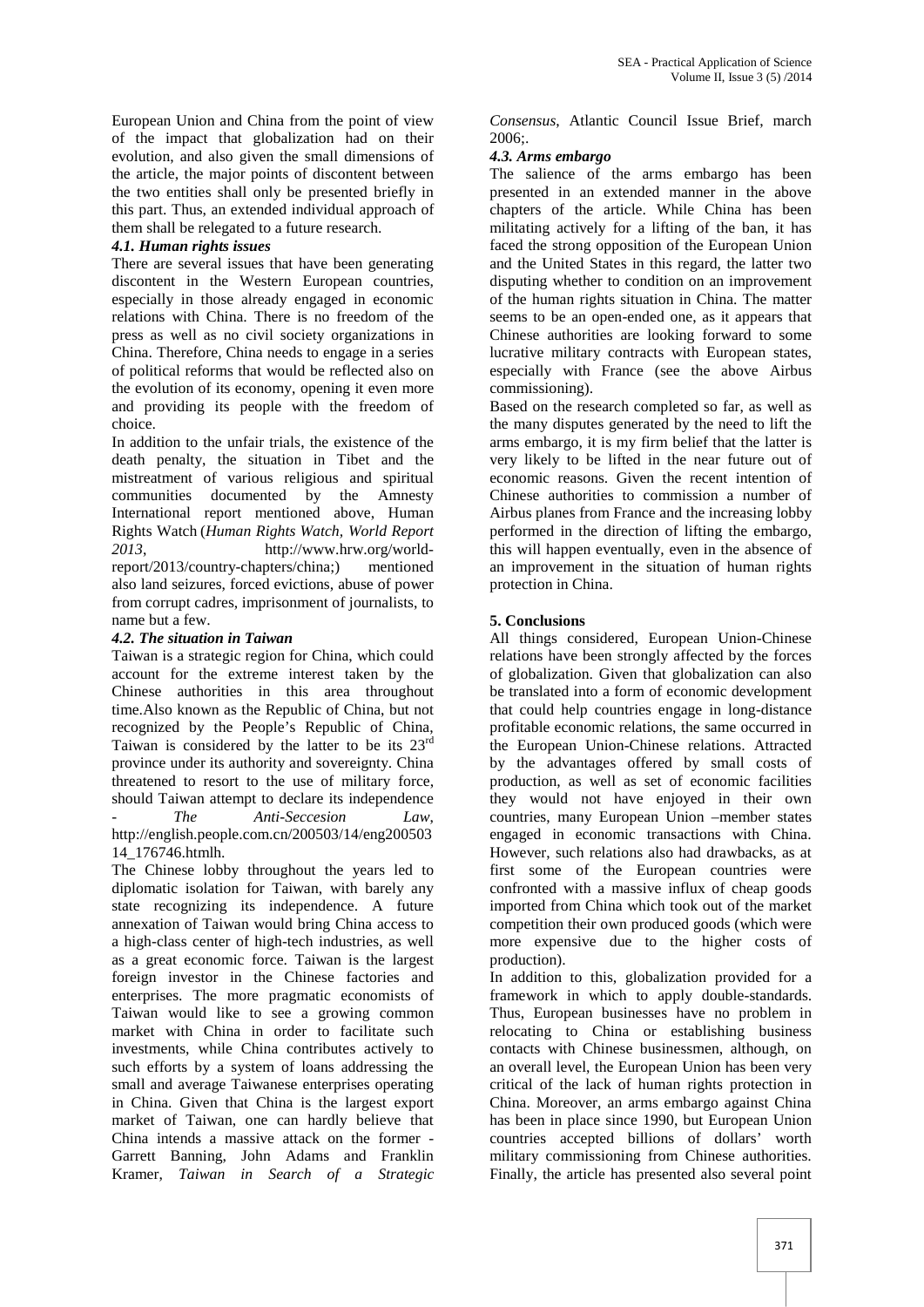of discontent among these relations, referring to the difficult approach of the arms embargo, the situation of human rights and the controversial status of Taiwan. Of the three, the situation in Taiwan could be considered an example of the impact of the globalizing forces on its position within the international community. Due to its strong economic status, Taiwan has been considered a noteworthy investment venture on a worldwide basis, which leads many scholars to consider that, under these circumstance, a military intervention from China in the area is highly unlikely.

Given the space limitations of the present article, not all aspects could have been analyzed in detail. Therefore, further research can be done on aspects referring to human rights protection as well as the particular situation of Taiwan. Naturally, the larger framework of globalization could be kept as a general framework even for these particular case studies.

#### **Bibliography**

- [1] *Amnesty International Briefing Paper EU- China and Human Rights since Tiananamen*, April 14th, 2004;
- [2] *Agreement on Trade and Economic Cooperation between the European Economic Community and the People's Republic of China - 1985*, http://ec.europa.eu/enterprise/policies/internati onal/files/f1748\_en.pdf;
- [3] Banning, Garrett, John Adams and Franklin Kramer, *Taiwan in Search of a Strategic Consensus*, *Atlantic Council Issue Brief*, March 2006;
- [4] *China (People's Republic of China) Economic Statistics and Indicators*, *Economy Watch*, http://www.economywatch.com/economic statistics/country/China/;
- [5] *China and the WTO*, http://www.wto.org/english/thewto\_e/countries \_e/china\_e.htm;
- [6] European Commission, Trade, http://ec.europa.eu/trade/policy/countries-andregions/countries/china/.
- [7] European Union, External Action, http://eeas.europa.eu/china/index\_en.htm;
- [8] Friedman, Thomas,P mântuleste plat. Scurt *istorie a secolului XXI*, Polirom, 2007;
- [9] *Human Rights Watch, World Report 2013*, http://www.hrw.org/world
	- report/2013/country-chapters/china;
- [10]Hepher, Tim, *China in talks with Airbus on possible \$20 billion aircraft deal – sources*, *Reuters*, March 19th, 2014,http://www.reuters.com/article/2014/03/1 9/us-airbus-group-chinaidUSBREA2I06E20140319;
- [11]Hoff, Ben and John Dyer, *Business Fears over Chinese-French Rift*, *Financial Times*, November 27, 2008;
- [12]Kang, David C.,*Hierarchy, Balancing and Empirical Puzzles in Asian International Relations*, in *International Security*, Vol.28, No. 3, Winter 2003-2004, pp.165-180;<br>Khanna, Parag, *Lumea a*
- [13]Khanna, Parag, *Lumea a doua. Imperiișiinfluențăînnouaordineglobal*, Polirom, 2008;
- [14] La Guardia, Anton, *US fury over EU weapons for China*, *The Telegraph*, January 15th, 2005, http://www.telegraph.co.uk/news/1481253/US -fury-over-EU-weapons-for-China.html;
- [15]Rettman, Andrew,*Ashton pragmatic on China in EU foreign policy blueprint*, *EU Observer*, 17.12.2010,
	- http://euobserver.com/china/31538;
- [16]Rettman, Andrew, *China: EU bailout leaves 'fundamental problems' unresolved*, *EU Observer*, 08.07.2011, http://euobserver.com/china/32608;
- [17]Rettman, Andrew, *Leaked cable shows fragility of EU arms ban on China*, *EU Observer*, 25.07.2011, http://euobserver.com/china/32658;
- [18]Stieglitz, Joseph, *Mecanismeleglobalizării*, Polirom, 2008;
- [19]Sutter, Robert G., *Chinese Foreign Relations*, Maryland, Rowman& Littlefield Publishers, 2008;
- [20]Tabb, William K., *Unequal partners: A Primer on Globalization*, New York, The New York Press, 2002;
- [21] \*\*\*, *The Anti-Seccesion Law*,
- [22] http://english.people.com.cn/200503/14/eng20 050314\_176746.htmlh;
- [23] \*\*\*, *Q&A: China arms embargo row*, http://news.bbc.co.uk/1/hi/world/asia pacific/4329613.stm;
- [24] \*\*\*, *China asks EU to scrap 'prejudiced' arms embargo*, *The Hindu*, January 28th, 2010, http://www.thehindu.com/news/international/a rticle96436.ece;
- [25] \*\*\*, *Hu meets Merkel As Germany Reaffirms EU Arms Ban*, *Deutsche Welle*, http://www.dw.de/hu-meets-merkel-as germany-reaffirms-eu-arms-ban/a-1773563;
- [26] \*\*\*, *Facts and figures on EU-China trade. Did you know?*, March 2014, http://trade.ec.europa.eu/doclib/docs/2009/sept ember/tradoc\_144591.pdf;
- [27] \*\*\*, *EU-China Dialogue Architecture- Main Elements*, http://eeas.europa.eu/china/docs/eu\_china\_dial ogues\_en.pdf;
- [28] \*\*\*, *China Gets Galileo Application Projects*, July 28th, 2005, http://news.xinhuanet.com/english/2005- 07/28/content\_3281211.htm;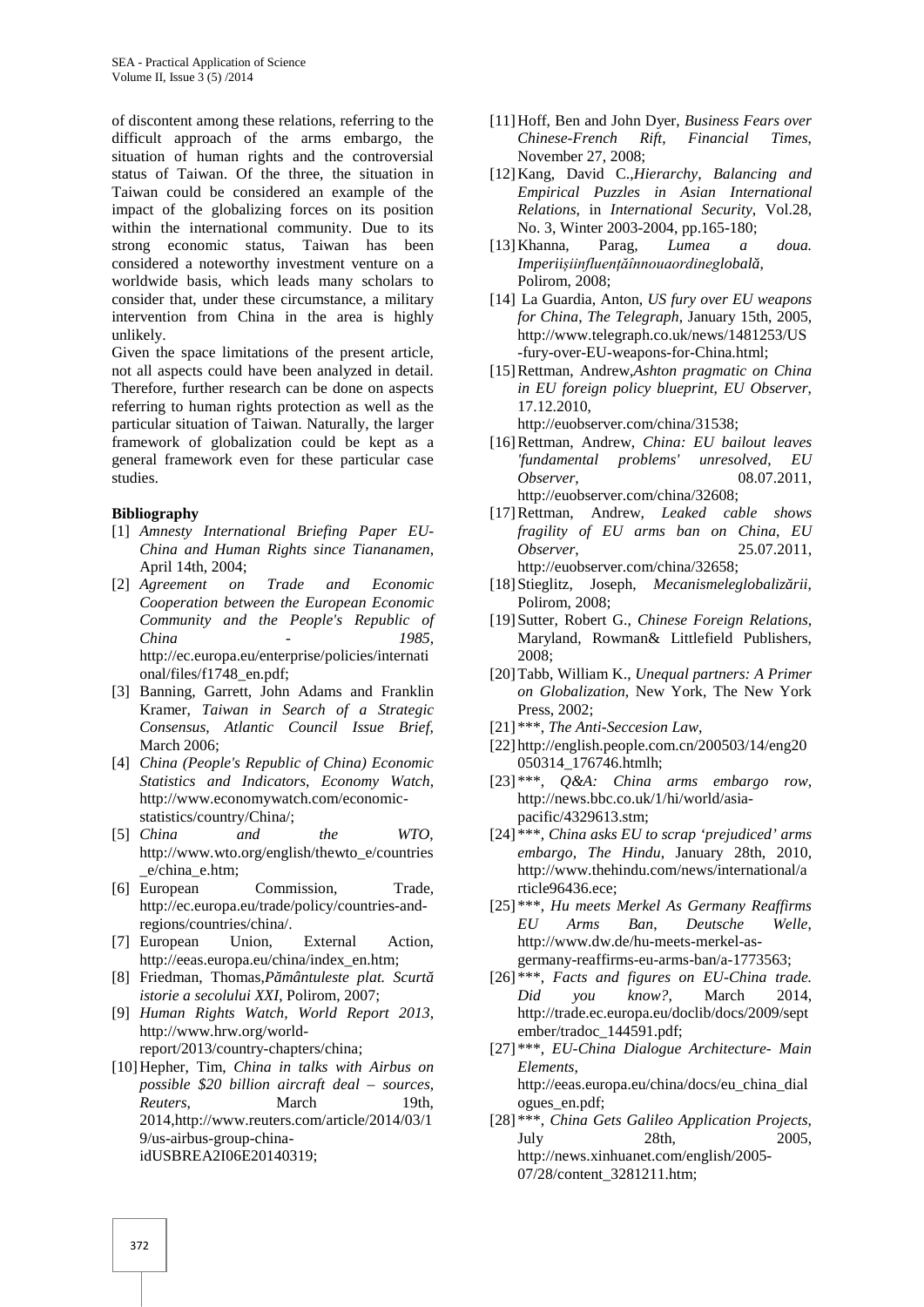- [29] \*\*\*, *Europe's textile war with China—and itself*, *The Economist*, September 1st, 2005, http://www.economist.com/node/4314327;
- [30] \*\*\*,*Reforms urged to attract overseas Chinese*, *Xinhua*, March 11th, 2012, http://www.china.org.cn/china/NPC\_CPPCC\_ 2012/2012-03/11/content\_24865428.htm;